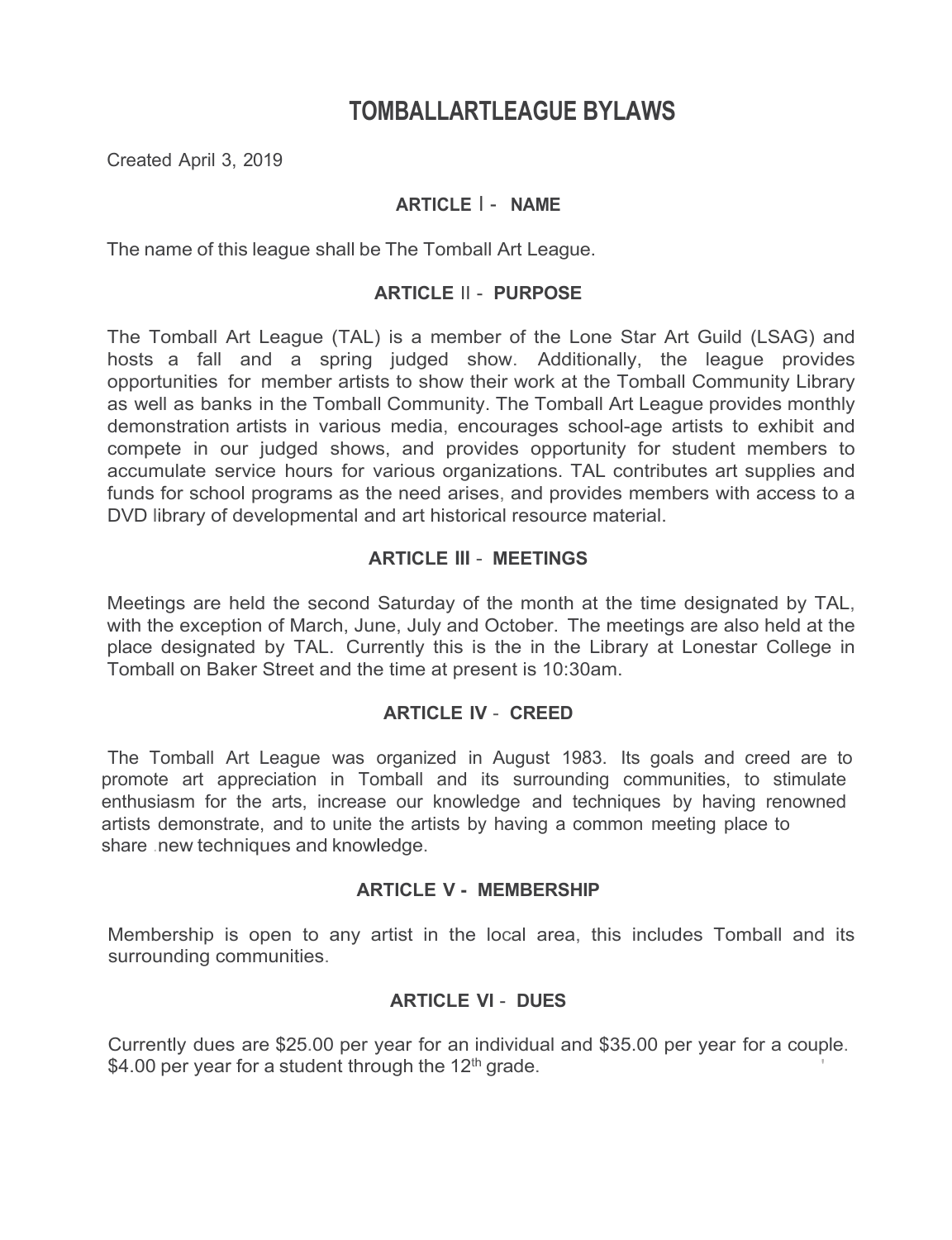# **ARTICLE VII - SHOWS**

The TAL will have two shows per year. One in the spring and one in the fall. These shows will be open to the public and will be run per LSAG rules. Pre-registration will be on-line with walk-in registration allowed for students only. Fees for each piece of art work are set by LSAG and the shows will be judged with ribbons for the following categories. Best of Show, First Place, Second Place, Third Place, First Honorable Mention and Honorable Mention. These categories will be for each division and category of medium of the art.

The Data Manager of the TAL will inform LSAG of the winners of each category and the best of show, 1st, 2<sup>nd</sup> and 3<sup>rd</sup> place winners and 1<sup>st</sup> honorable mention ribbon winners will be eligible to enter into the LSAG show.

# **ARTICLE VIII - ELECTIONS**

At the February meeting, the President shall appoint a committee for nominations for officers for the upcoming year. Nominating comm. is a temporary position of 3 to 5 members in good standing appointed by the president. This will take place in February and the president should notify the membership of any open positions. Any member in good standing shall notify the nominating committee as soon as possible so the committee can consider them. The slate will be presented by the nominating committee chairman in May and voted on at that meeting at which time the election shall be held. Nominations may be made from the floor. If there is but one nominee for an office, election shall be by voice. This allows the new officers to plan in June and July for the coming year.

# **ARTICLE lX- PAST PRESIDENTS**

Past-Presidents shall be permanently listed in the yearbook in the order of service. The immediate Past-President shall serve in an advisory capacity to the new President.

# **ARTICLE X - EXECUTIVE BOARD**

The Executive Board shall consist of the President, First Vice President, Second Vice President, Third Vice President, Treasurer, Secretary, Communications and Membership. The Executive board shall meet at the discretion of the President as needed.

# **ARTICLE XI - AMENDMENTS**

The By-Laws may be amended at any regular business meeting by a two-thirds vote of the members present, provided notice has been given to the Executive Board prior to the date of the meeting. Notice can be given via email or regular mail. This will be done so that a record of the notice can be kept by the secretary.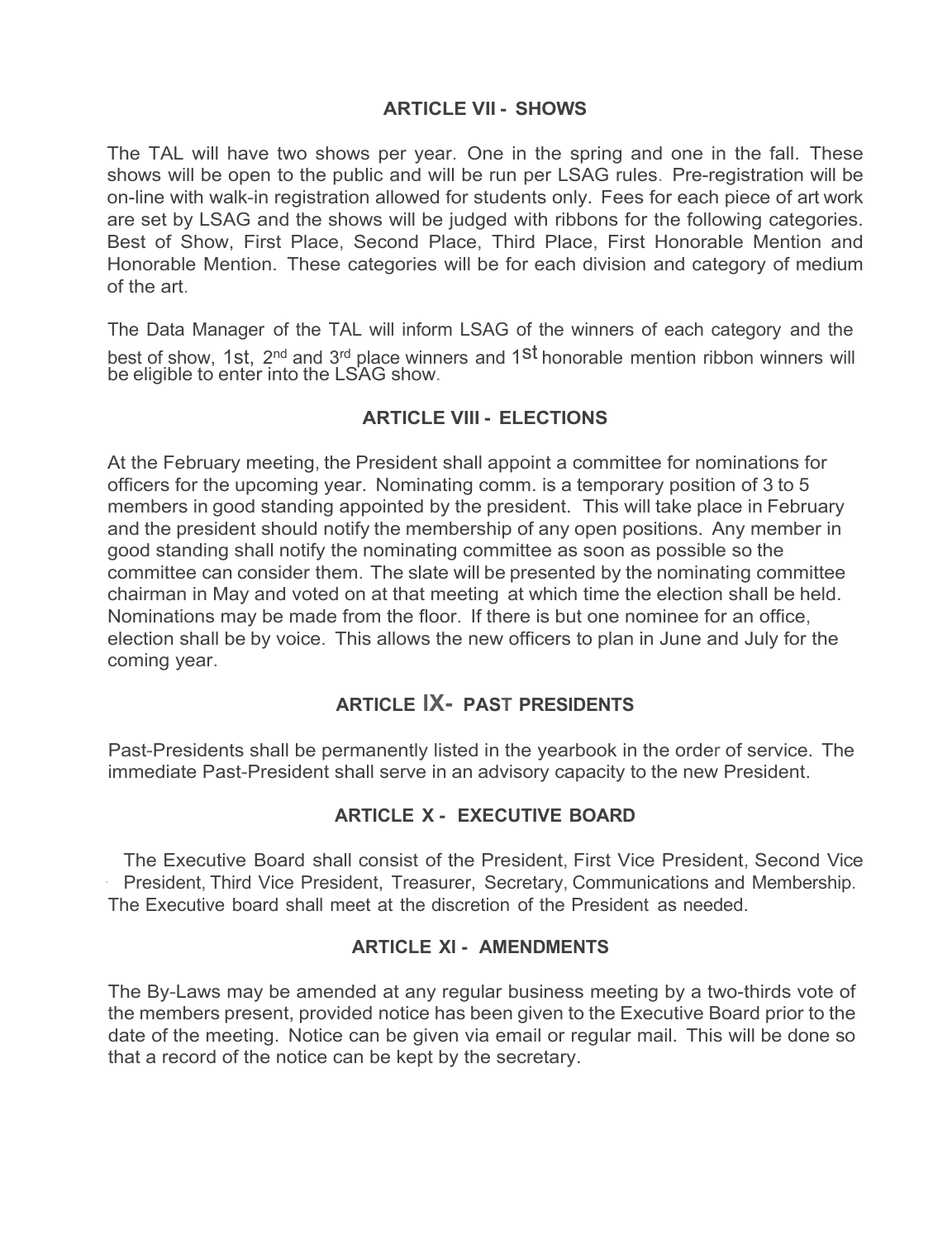# **ARTICLE XII - DUTIES OF OFFICERS**

The duties of the officers shall be as listed in the Tomball Art League Directory. The officer positions and duties shall be as follows:

*I*

### President

The President shall call the meeting to order with prayer, shall preserve order, shall put to a vote all officially presented motions and announce the results of the vote. Shall plan for the best interests of the League, and special meetings can be called by the Executive Committee when necessary. A special meeting may be called (upon application of three or more members) notice having been given to the membership in advance. All monies· to be spent by the League above and beyond normal expenses, must first be approved by the President. The President will then inform the Treasurer about the expense so the member can be reimbursed. Any of these monies spent without the approval of the President may not be reimbursed. Any large amount over and above \$150 must be put before the Executive Board first. The President shall serve as LSAG representative for the TAL and will serve on the Executive Board.

#### First Vice President

Shall be the demonstration program chairperson. Shall contact each demonstrator to make necessary arrangements for meeting, shall inform the Treasurer about any expenses involved with such demonstrator, confirm meeting location, and remind demonstrator two weeks before meeting. Also, two weeks prior to meeting the Vice President shall provide Publicity Chair with demonstrator information and related data. The First Vice President shall serve on the Executive Board and shall serve as LSAG representative for the TAL. The First Vice President shall conduct meetings in the absence of the President,

### Second Vice President

The Second Vice President shall serve as show chairperson. Shall assist the First Vice President as needed. The Second Vice President shall serve on the Executive Board. If the First Vice President is unable to attend an LSAG meeting, the Second Vice President will serve in the place of the First Vice President.

Chair shall have charge of registration of show entry fees, and of enforcing the show rules as they appear on the Lone Star Art Guild (LSAG) website, shall be in charge of obtaining the venue for judged shows. The chair will also appoint a committee to assist in the success of the show and will be in charge of sale of art. All expenditures for the show will be approved by the Show chair.

### **Secretary**

The Secretary shall keep a record of all League meeting proceedings and send the minutes of the meeting to Communications to send to the membership. Shall announce ·to members and maintain correspondence. The Secretary shall serve on the Executive Board.